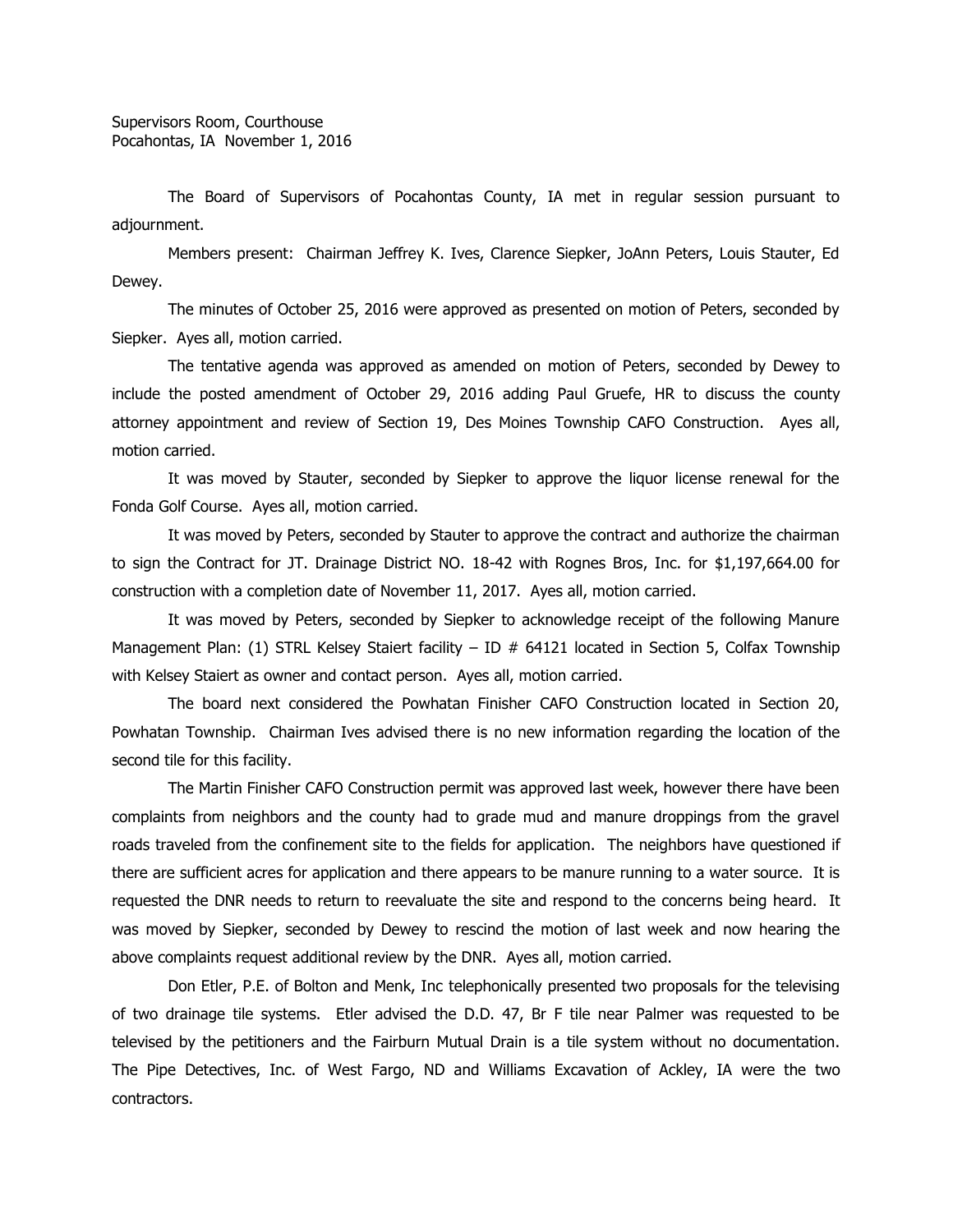Etler noted that Pipe Detectives has some elaborate equipment, however, they come from a distance. Etler notes the tile will be opened up approximately every 1000 feet which will help to determine the grade and the depth at each point. Gary Atherton, Drainage Clerk commented the tile at Palmer is going to be junk why waste the money, Etler notes the televising would be good to have and is what is requested by the petitioners. Williams Excavating provides the lower bid of \$22,560.00 for the two systems and Pipe Detectives bid \$27,604.16. It was moved by Peters, seconded by Stauter to approve the low bid of Williams Excavation to televise D.D. 47, Br F only. Ayes all, motion carried. Etler notes that Atherton is to call Don for digging up the tile lines and will be the sole discretion of Etler of where to dig.

The board next considered the resolution for the grievance of Brian Larsen. It was moved by Siepker, seconded by Stauter to approve the resolution. The board called the question with the following recorded vote: Ayes – Siepker, Peters, Stauter, Dewey, Ives; Nays – none. Whereby the resolution is duly adopted to wit:

## RESOLUTION 2016 – 11- #14

Even though there is no finding of a contract violation, in the interest of economics and time, the salary of Sergeant Brian Larson will be set at 85% of the Sheriff's salary less \$250. The Union understands and agrees that this settlement does not set a precedent and cannot be used in any future grievance or proceeding. Sergeant Larson's salary will be retroactive to August 24, 2016. The Union will withdraw the grievance.

Jack Moellering, County Engineer advised he failed to place the bids for the parking lot paving of the Community Services Bldg. on the agenda and he has received no bids. He had three suppliers call for the plans.

Moellering provided a map of the classifications of roads throughout the county. Moellering advised he wants to assure the "no snow removal" roads are appropriately identified. He believes with various changes that have occurred the map and reality do not match. Following discussion it was moved by Stauter, seconded by Peters to table action for two weeks with Moellering to provide an updated map and resolution to correctly identify the snow routes for the county. Ayes all, motion carried.

Don Cirks, Road Superintendent advised they have considered the various options for an attachment to the excavator for the clearing of some trees in the road ditch. It was moved by Stauter, seconded by Dewey to approve the purchase of the forestry attachment at a cost of \$21,500.00 and request the company provide a \$2,000.00 discount to this price. Ayes all, motion carried.

Moellering and Cirks describe an incident over the weekend resulting in a call out of a motor grader operator. There was reported a large amount of mud on the road from a manure hauler. The mud was graded to the side of the road and will need to be removed. Moellering advised if it is a small amount of mud or whatever needs to be removed the county eats the cost, however this was an entire